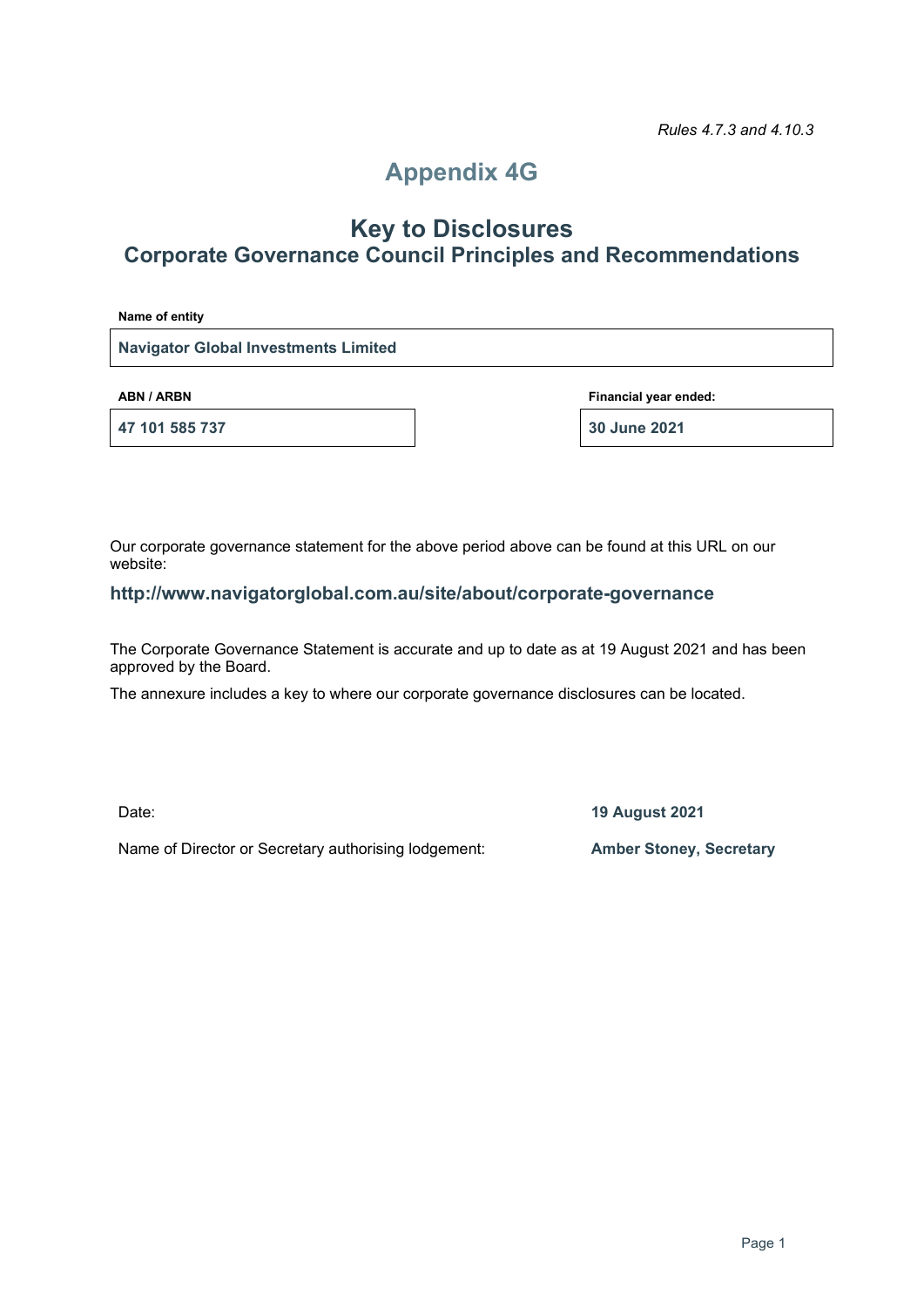## **Annexure – Key to Corporate Governance Disclosures**

|     | <b>Corporate Governance Council recommendation</b>                                                                                                                                                                                                                                                                 | Where a box below is ticked, we have<br>followed the recommendation in full for<br>the whole of the period above. We have<br>disclosed this in our Corporate<br><b>Governance Statement:</b> | Where a box below is ticked, we have NOT<br>followed the recommendation in full for<br>the whole of the period above. Our<br>reasons for not doing so are: |
|-----|--------------------------------------------------------------------------------------------------------------------------------------------------------------------------------------------------------------------------------------------------------------------------------------------------------------------|----------------------------------------------------------------------------------------------------------------------------------------------------------------------------------------------|------------------------------------------------------------------------------------------------------------------------------------------------------------|
|     | Principle 1 – Lay solid foundations for management and oversight                                                                                                                                                                                                                                                   |                                                                                                                                                                                              |                                                                                                                                                            |
| 1.1 | A listed entity should have and disclose a board charter setting out:<br>the respective roles and responsibilities of its board and management; and<br>(a)<br>those matters expressly reserved to the board and those delegated to management.<br>(b)                                                              | ⊠<br>and we have disclosed a copy of our board<br>charter at:<br>http://www.navigatorglobal.com.au/site/A<br>bout-Us/corporate-governance/board-and-<br>committees                           |                                                                                                                                                            |
| 1.2 | A listed entity should:                                                                                                                                                                                                                                                                                            | ⊠                                                                                                                                                                                            |                                                                                                                                                            |
|     | undertake appropriate checks before appointing a director or senior executive or<br>(a)<br>putting someone forward for election as a director; and<br>provide security holders with all material information in its possession relevant to a<br>(b)<br>decision on whether or not to elect or re-elect a director. |                                                                                                                                                                                              |                                                                                                                                                            |
| 1.3 | A listed entity should have a written agreement with each director and senior executive<br>setting out the terms of their appointment.                                                                                                                                                                             | $\boxtimes$                                                                                                                                                                                  |                                                                                                                                                            |
| 1.4 | The company secretary of a listed entity should be accountable directly to the board,<br>through the chair, on all matters to do with the proper functioning of the board.                                                                                                                                         | ⊠                                                                                                                                                                                            |                                                                                                                                                            |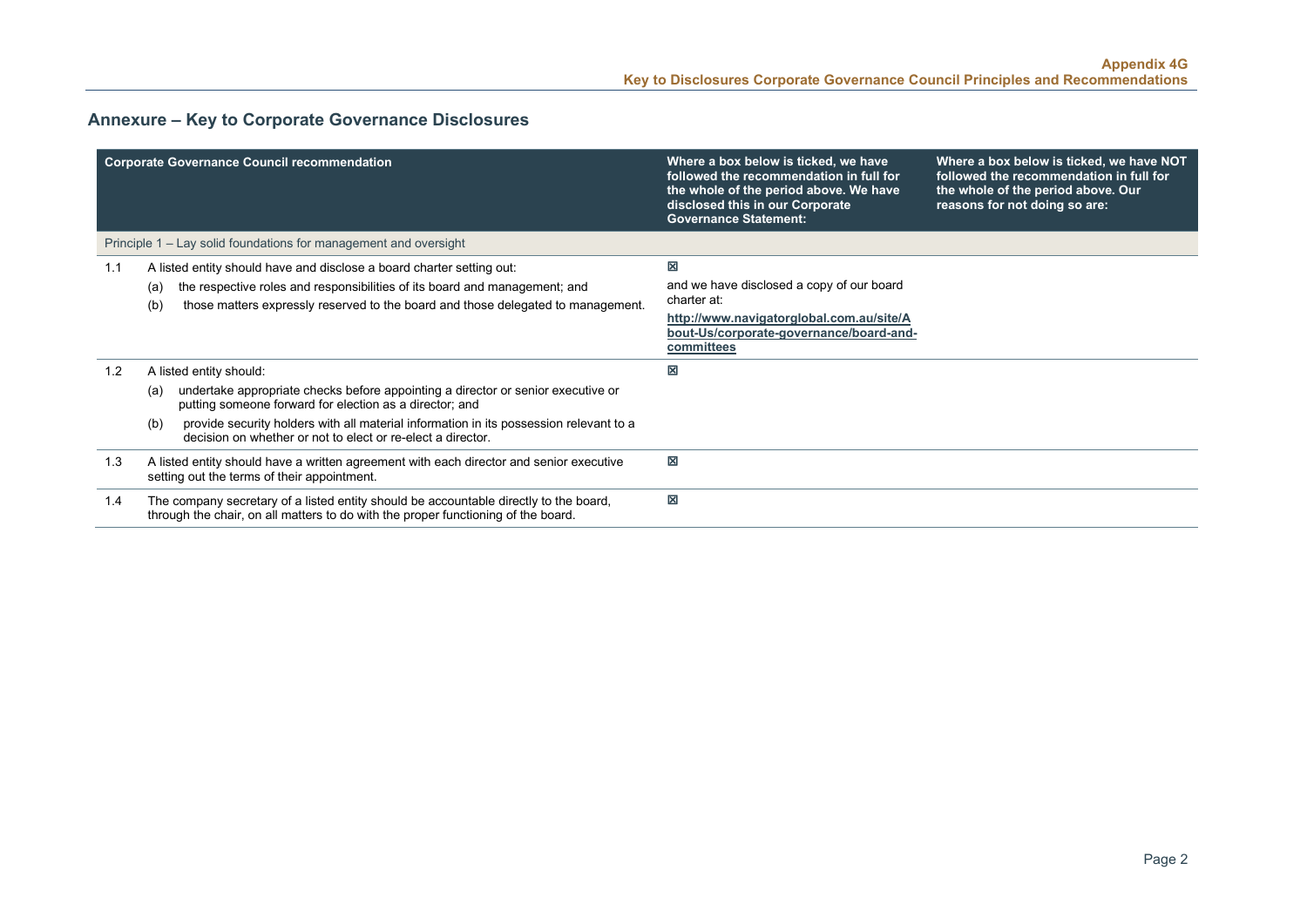|  |  | Corporate Governance Council recommendation |
|--|--|---------------------------------------------|
|  |  |                                             |

**Where a box below is ticked, we have followed the recommendation in full for the whole of the period above. We have disclosed this in our Corporate Governance Statement:**

**Where a box below is ticked, we have NOT followed the recommendation in full for the whole of the period above. Our reasons for not doing so are:**

### $\boxtimes$

and we have disclosed a copy of our diversity policy at:

**[http://www.navigatorglobal.com.au/site/Ab](http://www.navigatorglobal.com.au/site/About-Us/corporate-governance/diversity-policy) [out-Us/corporate-governance/diversity](http://www.navigatorglobal.com.au/site/About-Us/corporate-governance/diversity-policy)[policy](http://www.navigatorglobal.com.au/site/About-Us/corporate-governance/diversity-policy)**

and we have disclosed the information referred to in paragraph (c) in our **Corporate Governance Statement**, including (as we were included in the S&P / ASX 300 Index at the commencement of the reporting period) our measurable objective for achieving gender diversity in the composition of its board of not less than 30% of its directors of each gender within a specified period.

#### 1.5 A listed entity should:

- (a) have and disclose a diversity policy;
- (b) through its board or a committee of the board set measurable objectives for achieving gender diversity in the composition of its board, senior executives and workforce generally; and

#### (c) disclose in relation to each reporting period:

- (1) the measurable objectives set for that period to achieve gender diversity;
- (2) the entity's progress towards achieving those objectives; and
- (3) either:
	- (A) the respective proportions of men and women on the board, in senior executive positions and across the whole workforce (including how the entity has defined "senior executive" for these purposes); or
	- (B) if the entity is a "relevant employer" under the Workplace Gender Equality Act, the entity's most recent "Gender Equality Indicators", as defined in and published under that Act.

If the entity was in the S&P / ASX 300 Index at the commencement of the reporting period, the measurable objective for achieving gender diversity in the composition of its board should be to have not less than 30% of its directors of each gender within a specified period.

| 1.6 |                                                                                 | A listed entity should:                                                                                                                                                                                                                                                                                  | ⊠                                                                                                                                                                                                                                                                                                  |
|-----|---------------------------------------------------------------------------------|----------------------------------------------------------------------------------------------------------------------------------------------------------------------------------------------------------------------------------------------------------------------------------------------------------|----------------------------------------------------------------------------------------------------------------------------------------------------------------------------------------------------------------------------------------------------------------------------------------------------|
|     | (a)<br>(b)                                                                      | have and disclose a process for periodically evaluating the performance of the board,<br>its committees and individual directors; and<br>disclose for each reporting period whether a performance evaluation has been<br>undertaken in accordance with that process during or in respect of that period. | and we have disclosed the evaluation<br>process referred to in paragraph (a) in the<br><b>Corporate Governance Statement</b><br>and whether a performance evaluation was<br>undertaken for the reporting period in<br>accordance with that process in the<br><b>Corporate Governance Statement</b> |
| 1.7 |                                                                                 | A listed entity should:                                                                                                                                                                                                                                                                                  | 図                                                                                                                                                                                                                                                                                                  |
|     | (a)                                                                             | have and disclose a process for evaluating the performance of its senior executives<br>at least once every reporting period; and                                                                                                                                                                         | and we have disclosed the evaluation<br>process referred to in paragraph (a) in the                                                                                                                                                                                                                |
|     | (b)                                                                             | disclose for each reporting period whether a performance evaluation has been                                                                                                                                                                                                                             | <b>Corporate Governance Statement.</b>                                                                                                                                                                                                                                                             |
|     | undertaken in accordance with that process during or in respect of that period. | and whether a performance evaluation was<br>undertaken for the reporting period in<br>accordance with that process in the<br><b>Corporate Governance Statement.</b>                                                                                                                                      |                                                                                                                                                                                                                                                                                                    |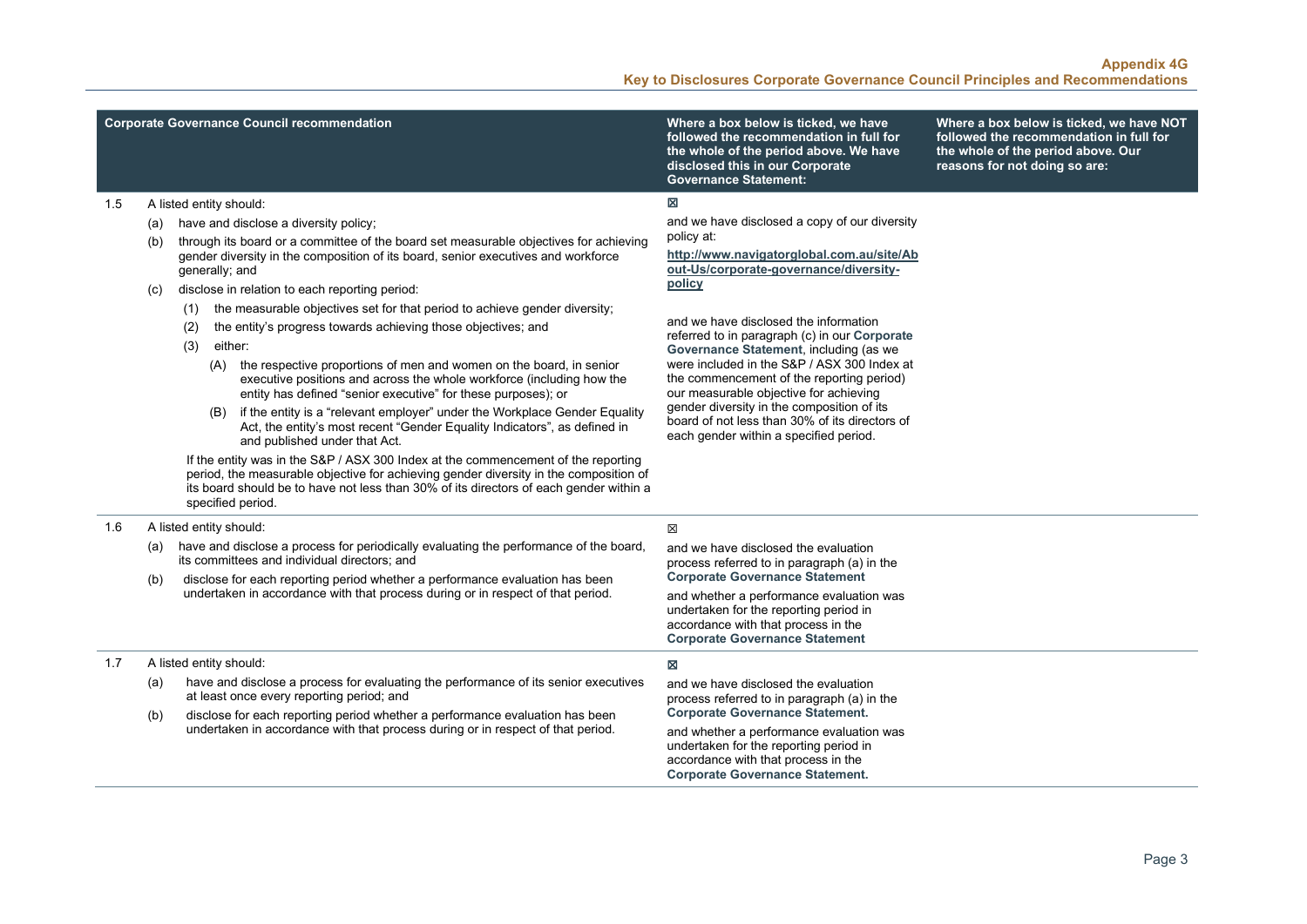|     | <b>Corporate Governance Council recommendation</b>                                                                                                                                                                                                                                                                                                                                                                                                                                                                                                                                                                                                                                                       | Where a box below is ticked, we have<br>followed the recommendation in full for<br>the whole of the period above. We have<br>disclosed this in our Corporate<br><b>Governance Statement:</b>                                                                                          | Where a box below is ticked, we have NOT<br>followed the recommendation in full for<br>the whole of the period above. Our<br>reasons for not doing so are: |
|-----|----------------------------------------------------------------------------------------------------------------------------------------------------------------------------------------------------------------------------------------------------------------------------------------------------------------------------------------------------------------------------------------------------------------------------------------------------------------------------------------------------------------------------------------------------------------------------------------------------------------------------------------------------------------------------------------------------------|---------------------------------------------------------------------------------------------------------------------------------------------------------------------------------------------------------------------------------------------------------------------------------------|------------------------------------------------------------------------------------------------------------------------------------------------------------|
|     | Principle 2 - Structure the board to add value                                                                                                                                                                                                                                                                                                                                                                                                                                                                                                                                                                                                                                                           |                                                                                                                                                                                                                                                                                       |                                                                                                                                                            |
| 2.1 | The board of a listed entity should:<br>have a nomination committee which:<br>(a)<br>has at least three members, a majority of whom are independent directors; and<br>(1)<br>is chaired by an independent director,<br>(2)<br>and disclose:<br>the charter of the committee;<br>(3)<br>the members of the committee; and<br>(4)<br>as at the end of each reporting period, the number of times the committee met<br>(5)<br>throughout the period and the individual attendances of the members at those<br>meetings; or<br>if it does not have a nomination committee, disclose that fact and the processes it<br>(b)<br>employs to address board succession issues and to ensure that the board has the | 図<br>and we have disclosed a copy of the charter<br>of the committee at:<br>http://www.navigatorglobal.com.au/site/Ab<br>out-Us/corporate-governance/board-and-<br>committees<br>and the information referred to in paragraphs<br>(4) and (5) at page 30 of the 2021 Annual<br>Report |                                                                                                                                                            |
| 2.2 | appropriate balance of skills, knowledge, experience, independence and diversity to<br>enable it to discharge its duties and responsibilities effectively.<br>A listed entity should have and disclose a board skills matrix setting out the mix of skills that<br>the board currently has or is looking to achieve in its membership.                                                                                                                                                                                                                                                                                                                                                                   | ⊠                                                                                                                                                                                                                                                                                     |                                                                                                                                                            |
|     |                                                                                                                                                                                                                                                                                                                                                                                                                                                                                                                                                                                                                                                                                                          | and we have disclosed our board skills matrix<br>in our Corporate Governance Statement                                                                                                                                                                                                |                                                                                                                                                            |
| 2.3 | A listed entity should disclose:                                                                                                                                                                                                                                                                                                                                                                                                                                                                                                                                                                                                                                                                         | X                                                                                                                                                                                                                                                                                     |                                                                                                                                                            |
|     | the names of the directors considered by the board to be independent directors;<br>(a)<br>if a director has an interest, position, affiliation or relationship of the type described in<br>(b)<br>Box 2.3 but the board is of the opinion that it does not compromise the independence<br>of the director, the nature of the interest, position or relationship in question and an                                                                                                                                                                                                                                                                                                                       | and we have disclosed the names of the<br>directors considered by the board to be<br>independent directors in the Corporate<br><b>Governance Statement</b>                                                                                                                            |                                                                                                                                                            |
|     | explanation of why the board is of that opinion; and<br>the length of service of each director.<br>(C)                                                                                                                                                                                                                                                                                                                                                                                                                                                                                                                                                                                                   | and, where applicable, the information<br>referred to in paragraph (b) is in the<br><b>Corporate Governance Statement</b>                                                                                                                                                             |                                                                                                                                                            |
|     |                                                                                                                                                                                                                                                                                                                                                                                                                                                                                                                                                                                                                                                                                                          | and the length of service of each director is in<br>the Corporate Governance Statement.                                                                                                                                                                                               |                                                                                                                                                            |
| 2.4 | A majority of the board of a listed entity should be independent directors.                                                                                                                                                                                                                                                                                                                                                                                                                                                                                                                                                                                                                              | 区                                                                                                                                                                                                                                                                                     |                                                                                                                                                            |
| 2.5 | The chair of the board of a listed entity should be an independent director and, in particular,<br>should not be the same person as the CEO of the entity.                                                                                                                                                                                                                                                                                                                                                                                                                                                                                                                                               | $\boxtimes$                                                                                                                                                                                                                                                                           |                                                                                                                                                            |
| 2.6 | A listed entity should have a program for inducting new directors and for periodically<br>reviewing whether there is a need for existing directors to undertake professional<br>development to maintain the skills and knowledge needed to perform their role as directors<br>effectivelv.                                                                                                                                                                                                                                                                                                                                                                                                               | $\boxtimes$                                                                                                                                                                                                                                                                           |                                                                                                                                                            |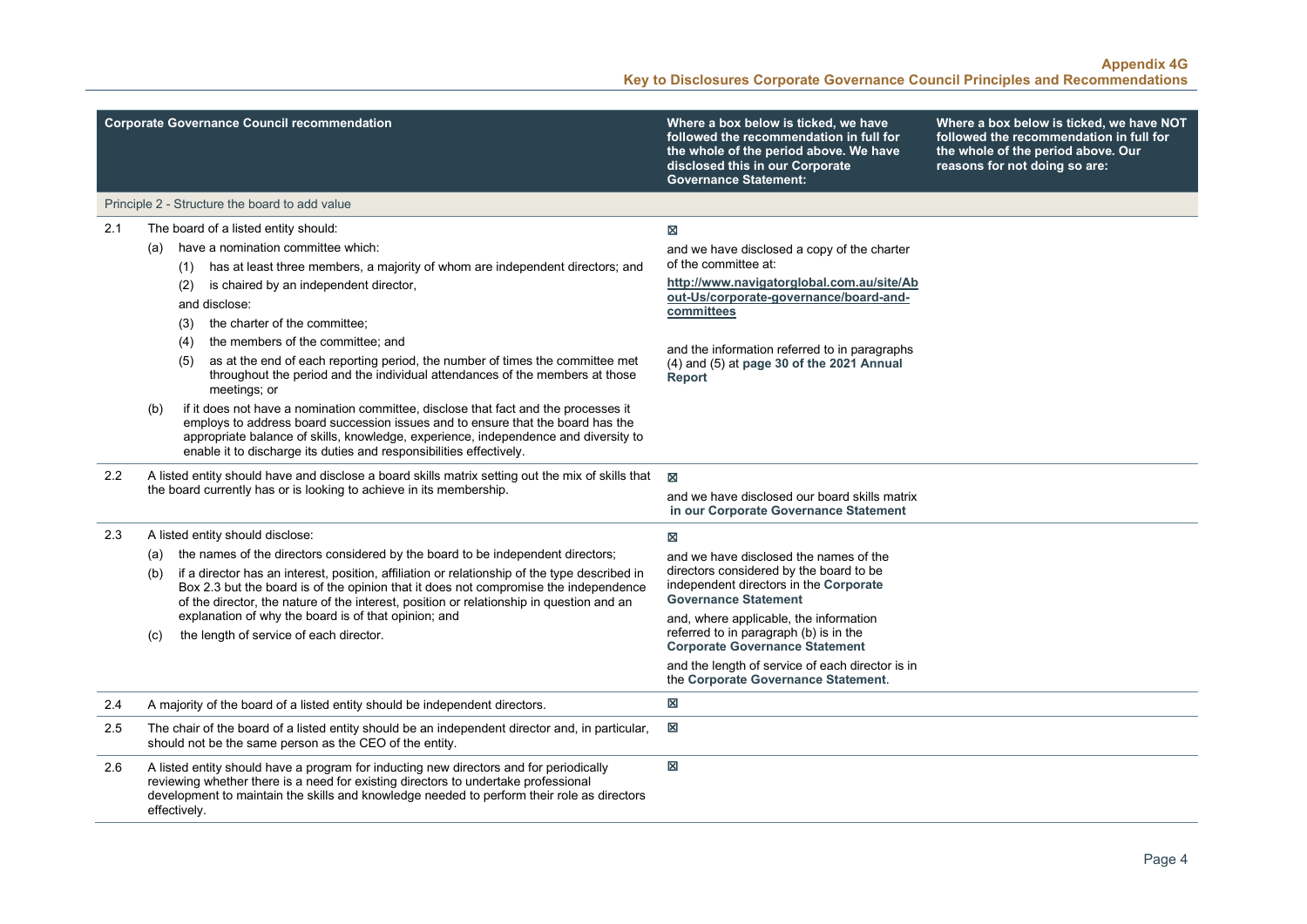|     |     | <b>Corporate Governance Council recommendation</b>                                                                                                                                                                                                                                                                   | Where a box below is ticked, we have<br>followed the recommendation in full for<br>the whole of the period above. We have<br>disclosed this in our Corporate<br><b>Governance Statement:</b> |   | Where a box below is ticked, we have NOT<br>followed the recommendation in full for<br>the whole of the period above. Our<br>reasons for not doing so are: |
|-----|-----|----------------------------------------------------------------------------------------------------------------------------------------------------------------------------------------------------------------------------------------------------------------------------------------------------------------------|----------------------------------------------------------------------------------------------------------------------------------------------------------------------------------------------|---|------------------------------------------------------------------------------------------------------------------------------------------------------------|
|     |     | Principle 3 – Act ethically and responsibly                                                                                                                                                                                                                                                                          |                                                                                                                                                                                              |   |                                                                                                                                                            |
| 3.1 |     | A listed entity should articulate and disclose its values.                                                                                                                                                                                                                                                           | X                                                                                                                                                                                            |   |                                                                                                                                                            |
|     |     |                                                                                                                                                                                                                                                                                                                      | and we have disclosed our values in the<br><b>Corporate Governance Statement</b>                                                                                                             |   |                                                                                                                                                            |
| 3.2 |     | A listed entity should:                                                                                                                                                                                                                                                                                              | X                                                                                                                                                                                            |   |                                                                                                                                                            |
|     | (a) | have and disclose a code of conduct for its directors, senior executives and<br>employees; and                                                                                                                                                                                                                       | and we have disclosed our code of conduct at:                                                                                                                                                |   |                                                                                                                                                            |
|     | (b) | ensure that the board or a committee of the board is informed of any material<br>breaches of that code.                                                                                                                                                                                                              | http://www.navigatorglobal.com.au/site/Abor<br>Us/corporate-governance/codes-of-conduct                                                                                                      |   |                                                                                                                                                            |
| 3.3 |     | A listed entity should:                                                                                                                                                                                                                                                                                              |                                                                                                                                                                                              | ⊠ | set out in our Corporate Governance                                                                                                                        |
|     | (a) | have and disclose a whistleblower policy; and                                                                                                                                                                                                                                                                        |                                                                                                                                                                                              |   | <b>Statement</b>                                                                                                                                           |
|     | (b) | ensure that the board or a committee of the board is informed of any material<br>incidents reported under that policy.                                                                                                                                                                                               |                                                                                                                                                                                              |   |                                                                                                                                                            |
| 3.4 |     | A listed entity should:                                                                                                                                                                                                                                                                                              |                                                                                                                                                                                              | ⊠ | set out in our Corporate Governance                                                                                                                        |
|     | (a) | have and disclose an anti-bribery and corruption policy; and                                                                                                                                                                                                                                                         |                                                                                                                                                                                              |   | <b>Statement</b>                                                                                                                                           |
|     | (b) | ensure that the board or committee of the board is informed of any material<br>breaches of that policy.                                                                                                                                                                                                              |                                                                                                                                                                                              |   |                                                                                                                                                            |
|     |     | Principle 4 - Safeguard integrity in corporate reporting                                                                                                                                                                                                                                                             |                                                                                                                                                                                              |   |                                                                                                                                                            |
| 4.1 |     | The board of a listed entity should:                                                                                                                                                                                                                                                                                 | $\boxtimes$                                                                                                                                                                                  |   |                                                                                                                                                            |
|     | (a) | have an audit committee which:                                                                                                                                                                                                                                                                                       | and we have disclosed a copy of the charter                                                                                                                                                  |   |                                                                                                                                                            |
|     |     | has at least three members, all of whom are non-executive directors and a<br>(1)<br>majority of whom are independent directors; and                                                                                                                                                                                  | of the committee at:<br>http://www.navigatorglobal.com.au/site/Ab                                                                                                                            |   |                                                                                                                                                            |
|     |     | is chaired by an independent director, who is not the chair of the board,<br>(2)                                                                                                                                                                                                                                     | out-Us/corporate-governance/board-and-                                                                                                                                                       |   |                                                                                                                                                            |
|     |     | and disclose:                                                                                                                                                                                                                                                                                                        | committees                                                                                                                                                                                   |   |                                                                                                                                                            |
|     |     | the charter of the committee;<br>(3)                                                                                                                                                                                                                                                                                 |                                                                                                                                                                                              |   |                                                                                                                                                            |
|     |     | the relevant qualifications and experience of the members of the committee;<br>(4)<br>and                                                                                                                                                                                                                            | and the information referred to in paragraphs<br>(4) and (5) at: page 30 of the 2021 Annual<br><b>Report</b>                                                                                 |   |                                                                                                                                                            |
|     |     | in relation to each reporting period, the number of times the committee met<br>(5)<br>throughout the period and the individual attendances of the members at those<br>meetings; or                                                                                                                                   |                                                                                                                                                                                              |   |                                                                                                                                                            |
|     | (b) | if it does not have an audit committee, disclose that fact and the processes it employs<br>that independently verify and safeguard the integrity of its corporate reporting,<br>including the processes for the appointment and removal of the external auditor and<br>the rotation of the audit engagement partner. |                                                                                                                                                                                              |   |                                                                                                                                                            |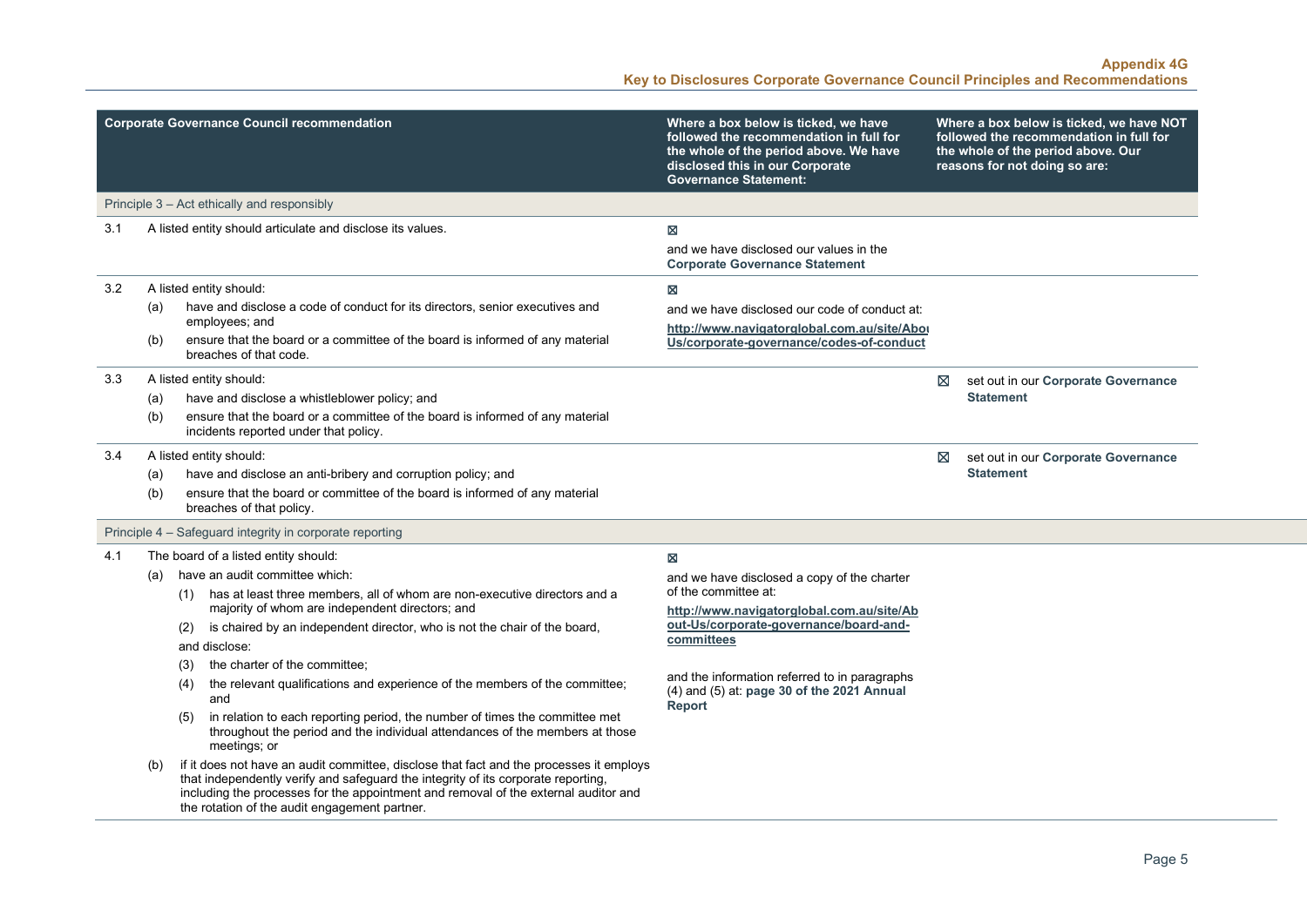| <b>Corporate Governance Council recommendation</b>   |                                                                                                                                                                                                                                                                                                                                                                                                                                                                                                                                                                                               | Where a box below is ticked, we have<br>followed the recommendation in full for<br>the whole of the period above. We have<br>disclosed this in our Corporate<br><b>Governance Statement:</b> | Where a box below is ticked, we have NOT<br>followed the recommendation in full for<br>the whole of the period above. Our<br>reasons for not doing so are: |
|------------------------------------------------------|-----------------------------------------------------------------------------------------------------------------------------------------------------------------------------------------------------------------------------------------------------------------------------------------------------------------------------------------------------------------------------------------------------------------------------------------------------------------------------------------------------------------------------------------------------------------------------------------------|----------------------------------------------------------------------------------------------------------------------------------------------------------------------------------------------|------------------------------------------------------------------------------------------------------------------------------------------------------------|
| 4.2                                                  | The board of a listed entity should, before it approves the entity's financial statements for a<br>financial period, receive from its CEO and CFO a declaration that, in their opinion, the<br>financial records of the entity have been properly maintained and that the financial<br>statements comply with the appropriate accounting standards and give a true and fair view<br>of the financial position and performance of the entity and that the opinion has been formed<br>on the basis of a sound system of risk management and internal control which is operating<br>effectively. | $\boxtimes$                                                                                                                                                                                  |                                                                                                                                                            |
| 4.3                                                  | A listed entity should disclose its process to verify the integrity of any periodic corporate<br>report it releases to the market that is not audited or reviewed by an external auditor.                                                                                                                                                                                                                                                                                                                                                                                                     | $\boxtimes$                                                                                                                                                                                  |                                                                                                                                                            |
|                                                      | Principle 5 - Make timely and balanced disclosure                                                                                                                                                                                                                                                                                                                                                                                                                                                                                                                                             |                                                                                                                                                                                              |                                                                                                                                                            |
| 5.1                                                  | A listed entity should have and disclose a written policy for complying with its continuous<br>disclosure obligations under listing rule 3.1.                                                                                                                                                                                                                                                                                                                                                                                                                                                 | $\boxtimes$                                                                                                                                                                                  |                                                                                                                                                            |
|                                                      |                                                                                                                                                                                                                                                                                                                                                                                                                                                                                                                                                                                               | and we have disclosed our continuous<br>disclosure compliance policy at:                                                                                                                     |                                                                                                                                                            |
|                                                      |                                                                                                                                                                                                                                                                                                                                                                                                                                                                                                                                                                                               | http://www.navigatorglobal.com.au/site/Ab<br>out-Us/corporate-governance/continuous-<br>disclosure-policy                                                                                    |                                                                                                                                                            |
| 5.2                                                  | A listed entity should ensure that its board receives copies of all material market<br>announcements promptly after they have been made.                                                                                                                                                                                                                                                                                                                                                                                                                                                      | ×                                                                                                                                                                                            |                                                                                                                                                            |
| 5.3                                                  | A listed entity that gives a new and substantive investor or analyst presentation should<br>release a copy of the presentation materials on the ASX Market Announcements Platform<br>ahead of the presentation.                                                                                                                                                                                                                                                                                                                                                                               | $\boxtimes$                                                                                                                                                                                  |                                                                                                                                                            |
| Principle 6 - Respect the rights of security holders |                                                                                                                                                                                                                                                                                                                                                                                                                                                                                                                                                                                               |                                                                                                                                                                                              |                                                                                                                                                            |
| 6.1                                                  | A listed entity should provide information about itself and its governance to investors via its<br>website.                                                                                                                                                                                                                                                                                                                                                                                                                                                                                   | ⊠                                                                                                                                                                                            |                                                                                                                                                            |
|                                                      |                                                                                                                                                                                                                                                                                                                                                                                                                                                                                                                                                                                               | and we have disclosed information about us<br>and our governance on our website at:                                                                                                          |                                                                                                                                                            |
|                                                      |                                                                                                                                                                                                                                                                                                                                                                                                                                                                                                                                                                                               | http://www.navigatorglobal.com.au/site/ab<br>out/corporate-governance                                                                                                                        |                                                                                                                                                            |
| 6.2                                                  | A listed entity should have an investor relations program that facilitates effective two-way<br>communication with investors.                                                                                                                                                                                                                                                                                                                                                                                                                                                                 | 区                                                                                                                                                                                            |                                                                                                                                                            |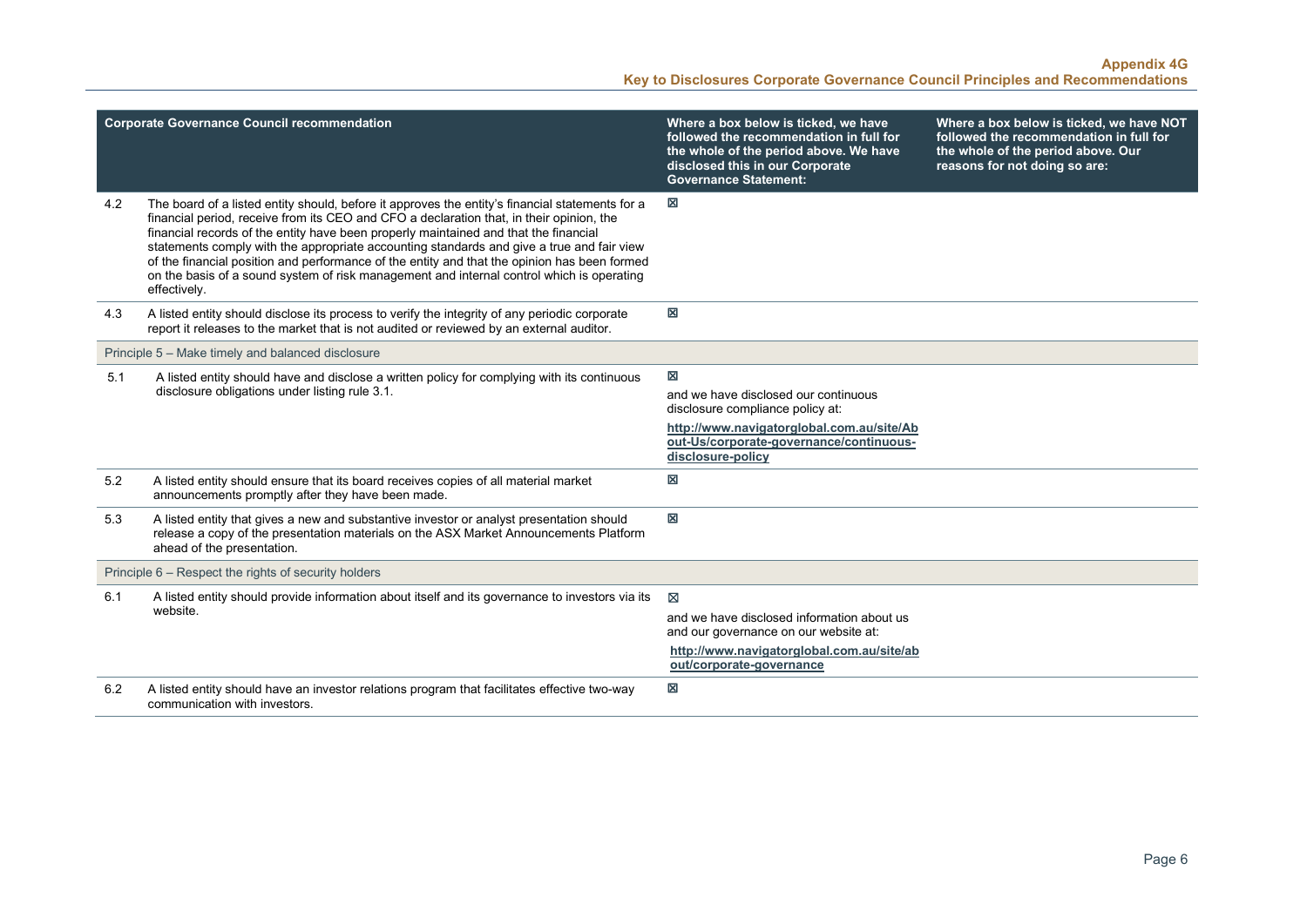|     | <b>Corporate Governance Council recommendation</b>                                                                                                                                                                       | Where a box below is ticked, we have                                                                                                                 | Where a box below is ticked, we have NOT                                                                       |
|-----|--------------------------------------------------------------------------------------------------------------------------------------------------------------------------------------------------------------------------|------------------------------------------------------------------------------------------------------------------------------------------------------|----------------------------------------------------------------------------------------------------------------|
|     |                                                                                                                                                                                                                          | followed the recommendation in full for<br>the whole of the period above. We have<br>disclosed this in our Corporate<br><b>Governance Statement:</b> | followed the recommendation in full for<br>the whole of the period above. Our<br>reasons for not doing so are: |
| 6.3 | A listed entity should disclose how it facilitates and encourages participation at meetings of                                                                                                                           | ⊠                                                                                                                                                    |                                                                                                                |
|     | security holders.                                                                                                                                                                                                        | and we have disclosed how we facilitate and<br>encourage participation at meetings of<br>security holders at:                                        |                                                                                                                |
|     |                                                                                                                                                                                                                          | http://www.navigatorglobal.com.au/site/Ab<br>out-Us/corporate-<br>governance/shareholder-<br>communications-policy                                   |                                                                                                                |
| 6.4 | A listed entity should ensure that all substantive resolutions at a meeting of security holders<br>are decided by a poll rather than by a show of hands.                                                                 | ⊠                                                                                                                                                    |                                                                                                                |
| 6.5 | A listed entity should give security holders the option to receive communications from, and<br>send communications to, the entity and its security registry electronically.                                              | 図                                                                                                                                                    |                                                                                                                |
|     | Principle 7 – Recognise and manage risk                                                                                                                                                                                  |                                                                                                                                                      |                                                                                                                |
| 7.1 | The board of a listed entity should:                                                                                                                                                                                     | 図                                                                                                                                                    |                                                                                                                |
|     | have a committee or committees to oversee risk, each of which:<br>(a)                                                                                                                                                    | and we have disclosed a copy of the charter                                                                                                          |                                                                                                                |
|     | has at least three members, a majority of whom are independent directors; and<br>(1)                                                                                                                                     | of the committee at:                                                                                                                                 |                                                                                                                |
|     | is chaired by an independent director,<br>(2)                                                                                                                                                                            | http://www.navigatorglobal.com.au/site/Ab<br>out-Us/corporate-governance/board-and-<br>committees                                                    |                                                                                                                |
|     | and disclose:                                                                                                                                                                                                            |                                                                                                                                                      |                                                                                                                |
|     | the charter of the committee;<br>(3)                                                                                                                                                                                     |                                                                                                                                                      |                                                                                                                |
|     | the members of the committee; and<br>(4)                                                                                                                                                                                 | and the information referred to in paragraphs<br>(4) and (5) at: page 30 of the 2021 Annual<br><b>Report</b>                                         |                                                                                                                |
|     | as at the end of each reporting period, the number of times the committee met<br>(5)<br>throughout the period and the individual attendances of the members at those<br>meetings; or                                     |                                                                                                                                                      |                                                                                                                |
|     | if it does not have a risk committee or committees that satisfy (a) above, disclose that<br>(b)<br>fact and the processes it employs for overseeing the entity's risk management<br>framework.                           |                                                                                                                                                      |                                                                                                                |
| 7.2 | The board or a committee of the board should:                                                                                                                                                                            | X                                                                                                                                                    |                                                                                                                |
|     | review the entity's risk management framework at least annually to satisfy itself that it<br>(a)<br>continues to be sound and that the entity is operating with due regard to the risk<br>appetite set by the board; and | and we have disclosed whether a review of<br>the entity's risk management framework was<br>undertaken during the reporting period in the             |                                                                                                                |
|     | disclose, in relation to each reporting period, whether such a review has taken place.<br>(b)                                                                                                                            | <b>Corporate Governance Statement</b>                                                                                                                |                                                                                                                |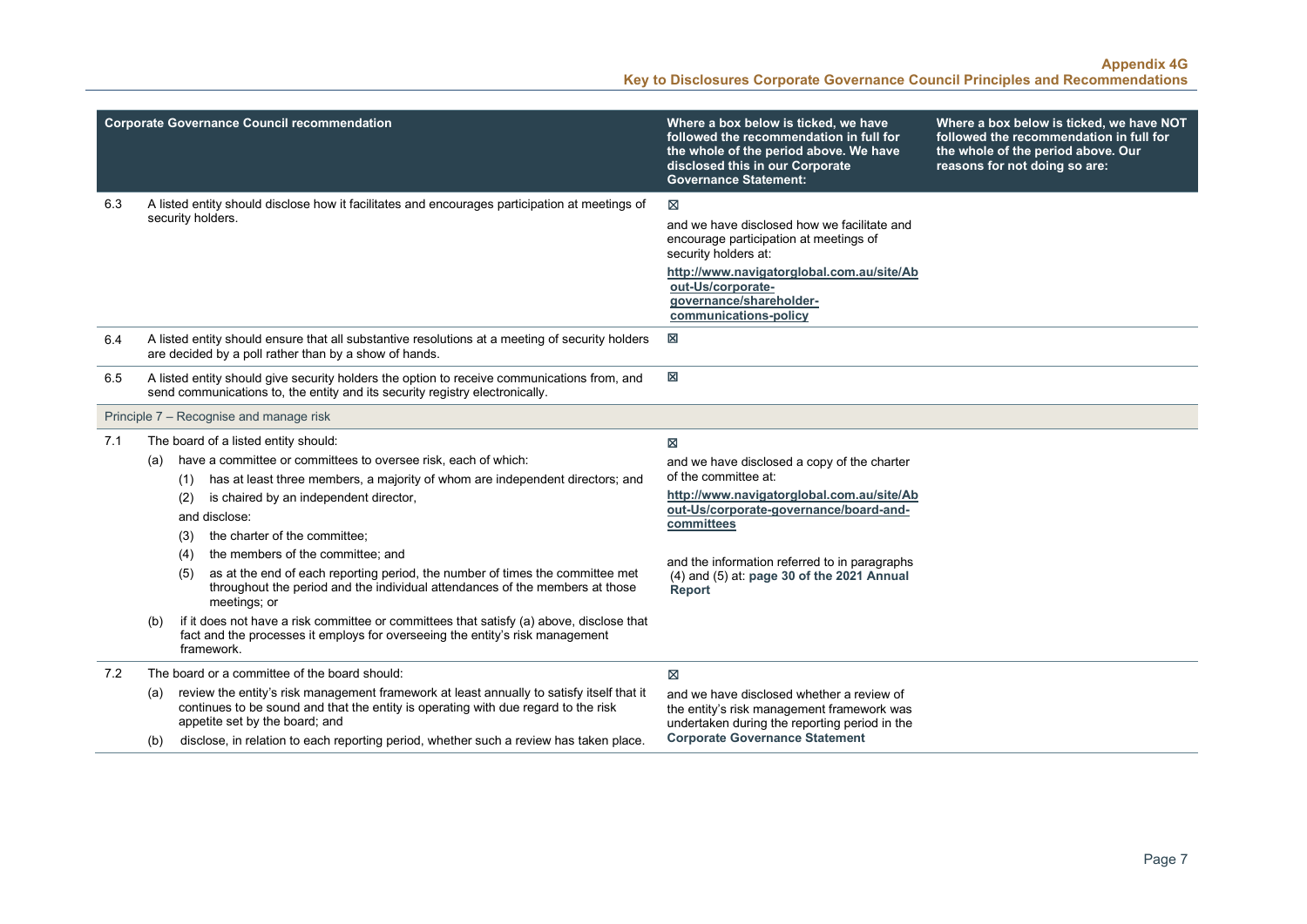| <b>Corporate Governance Council recommendation</b> |                                                                                                                                                                                                                                                                                                                                                                                                                                                                                                                                                                                                                                                                                                                                                                                                         | Where a box below is ticked, we have<br>followed the recommendation in full for<br>the whole of the period above. We have<br>disclosed this in our Corporate<br><b>Governance Statement:</b>                                                                                             | Where a box below is ticked, we have NOT<br>followed the recommendation in full for<br>the whole of the period above. Our<br>reasons for not doing so are: |
|----------------------------------------------------|---------------------------------------------------------------------------------------------------------------------------------------------------------------------------------------------------------------------------------------------------------------------------------------------------------------------------------------------------------------------------------------------------------------------------------------------------------------------------------------------------------------------------------------------------------------------------------------------------------------------------------------------------------------------------------------------------------------------------------------------------------------------------------------------------------|------------------------------------------------------------------------------------------------------------------------------------------------------------------------------------------------------------------------------------------------------------------------------------------|------------------------------------------------------------------------------------------------------------------------------------------------------------|
| 7.3                                                | A listed entity should disclose:<br>if it has an internal audit function, how the function is structured and what role it<br>(a)<br>performs; or<br>if it does not have an internal audit function, that fact and the processes it employs for<br>(b)<br>evaluating and continually improving the effectiveness of its governance, risk<br>management and internal control processes.                                                                                                                                                                                                                                                                                                                                                                                                                   | X<br>and we have disclosed the fact that we do not<br>have an internal audit function and the<br>processes we employ for evaluating and<br>continually improving the effectiveness of our<br>risk management and internal control<br>processes in the Corporate Governance<br>Statement. |                                                                                                                                                            |
| 7.4                                                | A listed entity should disclose whether it has any material exposure to economic,<br>environmental and social sustainability risks and, if it does, how it manages or intends to<br>manage those risks.                                                                                                                                                                                                                                                                                                                                                                                                                                                                                                                                                                                                 | X<br>and we have disclosed whether we have any<br>material exposure to environmental and<br>social risks in the Corporate Governance<br><b>Statement.</b>                                                                                                                                |                                                                                                                                                            |
|                                                    | Principle 8 - Remunerate fairly and responsibly                                                                                                                                                                                                                                                                                                                                                                                                                                                                                                                                                                                                                                                                                                                                                         |                                                                                                                                                                                                                                                                                          |                                                                                                                                                            |
| 8.1                                                | The board of a listed entity should:<br>have a remuneration committee which:<br>(a)<br>has at least three members, a majority of whom are independent directors; and<br>(1)<br>is chaired by an independent director,<br>(2)<br>and disclose:<br>the charter of the committee;<br>(3)<br>the members of the committee; and<br>(4)<br>as at the end of each reporting period, the number of times the committee met<br>(5)<br>throughout the period and the individual attendances of the members at those<br>meetings; or<br>if it does not have a remuneration committee, disclose that fact and the processes it<br>(b)<br>employs for setting the level and composition of remuneration for directors and senior<br>executives and ensuring that such remuneration is appropriate and not excessive. | X<br>and we have disclosed a copy of the charter<br>of the committee at:<br>http://www.navigatorglobal.com.au/site/Ab<br>out-Us/corporate-governance/board-and-<br>committees<br>and the information referred to in paragraphs<br>(4) and (5) at page 30 of the 2021 Annual<br>Report    |                                                                                                                                                            |
| 8.2                                                | A listed entity should separately disclose its policies and practices regarding the<br>remuneration of non-executive directors and the remuneration of executive directors and<br>other senior executives.                                                                                                                                                                                                                                                                                                                                                                                                                                                                                                                                                                                              | ×<br>and we have disclosed separately our<br>remuneration policies and practices regarding<br>the remuneration of non-executive directors<br>and the remuneration of executive directors<br>and other senior executives in pages 32 to<br>41 of the 2021 Annual Report                   |                                                                                                                                                            |